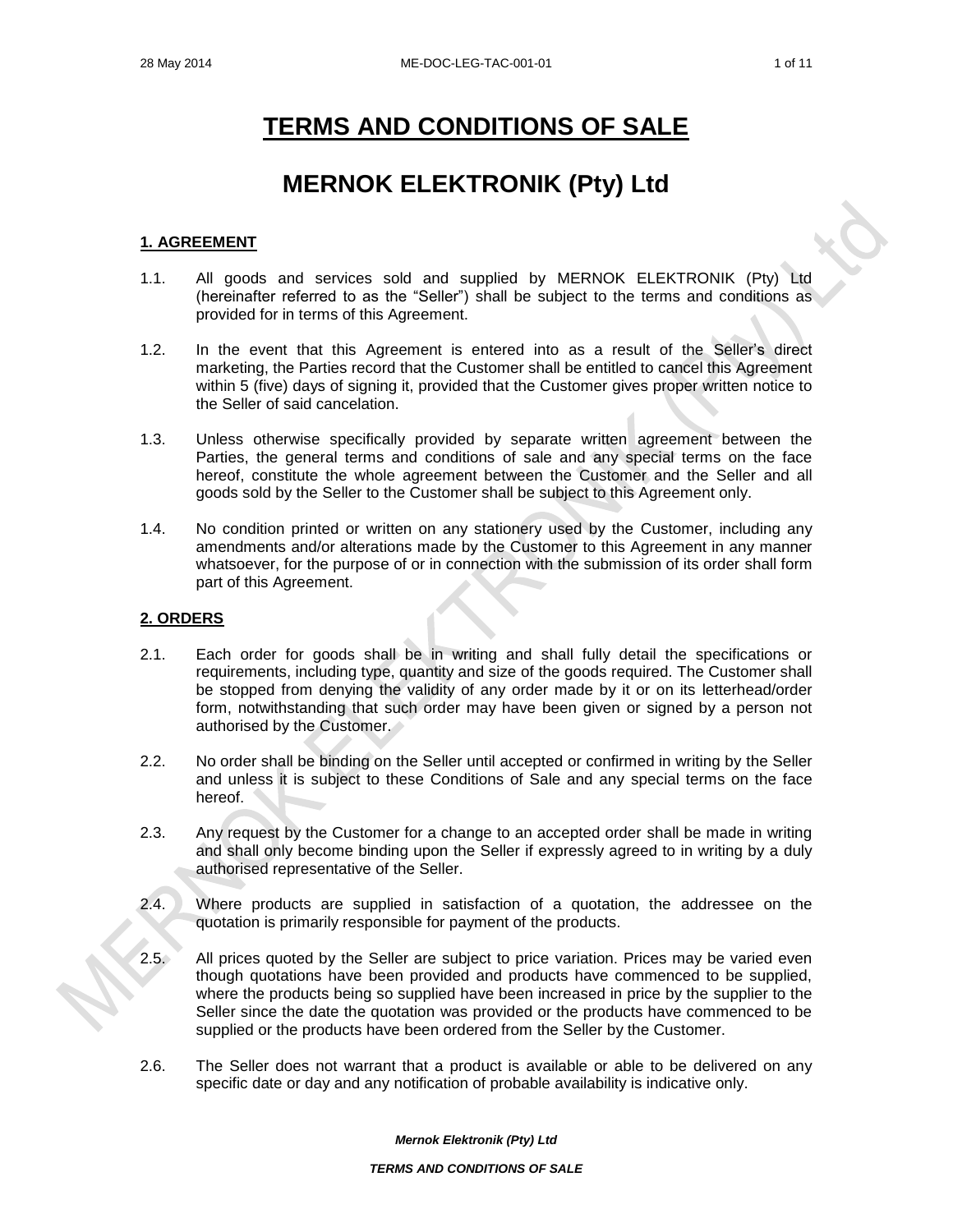- 2.7. The Seller will not accept any responsibility for any loss or damage occasioned either directly or indirectly to the Customer or anyone related to the Customer or Customer by failure on the part of the Seller to provide and/or supply products by any particular date or time.
- 2.8. It is the responsibility of the Customer to control who has access to the Customer's credit account with the Seller.
- 2.9. The Seller will supply products to any person or persons who request those products from the Seller and where requested, the Seller will place the cost of those products upon the Customer's credit account with the Seller.
- 2.10. However, if the Customer provides the Seller in writing with a criteria that must be satisfied before credit will be granted to any person requesting that credit on the Customer's account then, as and from the date of being provided with that writing, so long as the criteria is reasonable, the Seller will require that criteria to be satisfied before providing products upon the Customer's credit account.
- 2.11. Where a person/persons and/or corporation are supplied products by the Seller upon the account of a Customer, then the Customer is primarily responsible to the Seller for payments of those products.
- 2.12. Where products are provided by the Seller to a Customer, the person/persons and/or company whom or which the products are provided and/or delivered to is primarily responsible for payment for those products.

# **3. PAYMENT**

- 3.1. The purchase price of the goods quoted is always exclusive of VAT.
- 3.2. All quotes will remain valid for a period stated on the quotation or until the date of issue of a new price list, whichever occurs first.
- 3.3. The Customer may elect to purchase goods on a cash or credit basis.
- 3.4. In the case of a cash purchase, the Seller shall not deliver the ordered goods unless and until payment of the entire purchase price has been made without deduction or set-off and free of bank exchange in the quoted currency as per the relevant invoice and/or statement at the Seller's registered office or to its banking account as nominated by it from time to time.
- 3.5. Should the Customer wish to purchase on credit, the purchase price of the goods listed on any invoice and or delivery note signed acknowledging receipt of such goods shall be paid and settled in full **within 30 days** from the date as noted on the relevant statement and/or the last day of the month immediately following the month during which the relevant invoice was issued by the Seller, whichever date is the earliest, without any deduction whatsoever and free of exchange at the Seller 's registered office or to its banking account as nominated by it from time to time. Should the Customer purchase on credit, the Customer will have to complete the **credit application** along with the **suretyship agreement** document and familiarize himself with the **credit facility agreement terms and conditions**.
- 3.6. the Seller shall be entitled to charge interest on all overdue amounts calculated at 2% (two percent) above the ruling prime overdraft rate as charged by **Standard Bank** from time to time calculated from due date of payment until date of payment.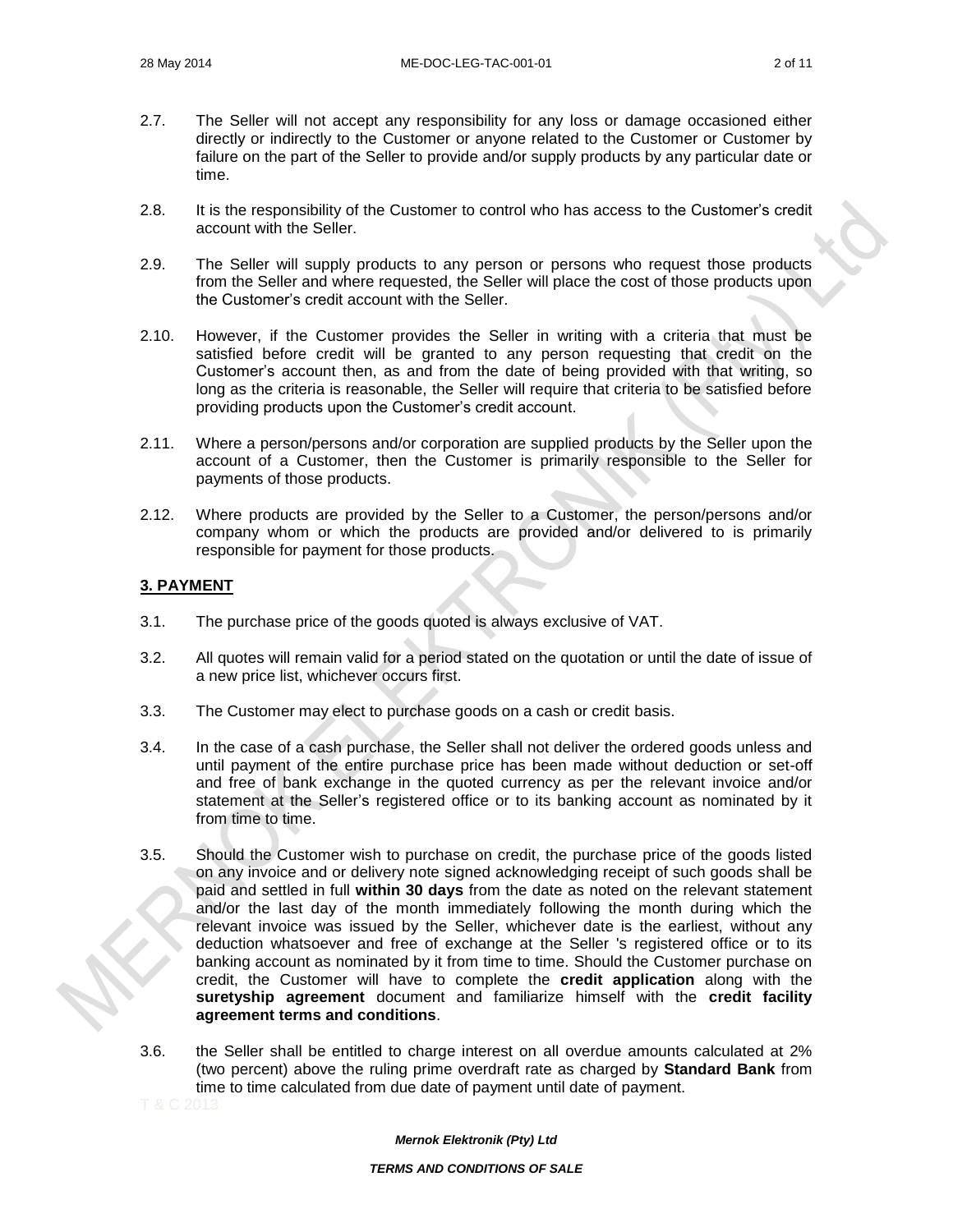- 3.7. All goods supplied by the Seller to the Customer shall remain the property of the Seller until the purchase price in respect thereof has been paid in full by the Customer.
- 3.8. The Customer shall have the right to dispose thereof in the ordinary course of normal business in which event it is hereby expressly agreed in advance that the claim to any right or recovery of the purchase price from the eventual Customer of the goods shall be ceded to the Seller as security for payment of any amount outstanding.
- 3.9. Where the Customer has paid part amounts in relation to the invoice then it is deemed that those part payments are applied in ascending date order to the products so described on that invoice. Payments made by a Customer shall be applied by the Seller to invoices, first to the oldest invoice and then to youngest dated invoice.
- 3.10. Where the Customer has not paid the Seller however, the products are in the possession or custody of the Customer then, the Customer will store the goods in a manner that clearly differentiates them in ownership from other products so held by the Customer.
- 3.11. Where goods remain unpaid for, the Seller may be giving written notice to its Customer or any person or persons taking title in those goods as receiver/manager/administrator/liquidator or whatever, require the return of those products to the Seller and the products will be returned immediately.
- 3.12. The Customer agree that if products supplied are damaged upon supply or not in accordance with what was requested by the Customer or the Customer has a complaint about the products, that or those complaints about the products will be provided to the Seller within seven (7) days of the date of receipt of the product by the Customer. After the expiry of seven (7) days of receipt of the product, no such claim will be made by the Customer.
- 3.13. Objections to costs or charges made in invoices, where the invoice has the price included, issued by the Seller to its Customers and/or Customers must be objected to in writing by the Customer within seven (7) days of the date of the issue of the invoice.
- 3.14. Where the Customer is not issued with a priced invoice but is provided with a monthly statement listing the invoices, the products and the price, the Customer must object in writing to any cost or charge not agreed to in within seven (7) days of receipt of that statement. Failure to make such an objection within that time is a deemed acceptance by the Customer that the charges made in the invoice or on the statement are correct and acceptable.
- 3.15. The Customer agrees that the Seller may make whatever investigations the Seller deems reasonable of the Customer, and where the Customer is a company, its directors and shareholders, in order for the Seller to establish whether or not the Seller will grant credit to the Customer and if so, under what terms and conditions. In this regard, the Customer and its directors who have signed the application for credit form give up any rights they have to privacy in that regard.

# **4. DISCOUNT**

The price of goods sold to the Customer is strictly net of VAT and not subject to any discount unless otherwise agreed to in writing and such discount shall only be allowed if payment is received by the Customer on the due date for payment thereof.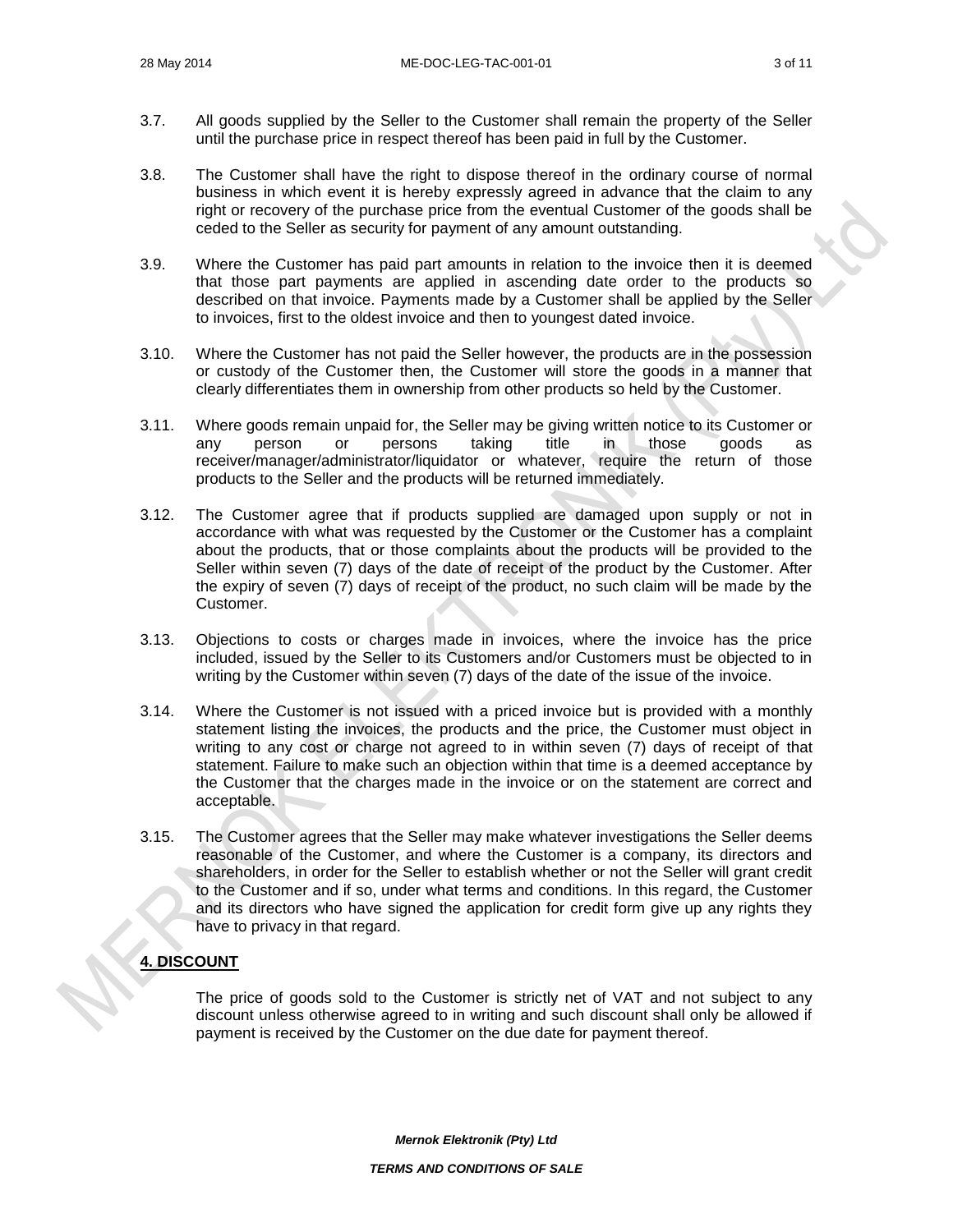#### **5. DELIVERY**

- 5.1. Delivery shall be taken at the premises of the Seller, by the Customer, save where otherwise expressly agreed upon by the Parties.
- 5.2. While the Seller will make reasonable endeavours to meet all times and dates for delivery of performance quoted by it, such times or dates are business estimates only and do not constitute contractual obligations. Accordingly, the Seller will not be liable for any loss or damage of whatsoever nature and howsoever arising occasioned by delays in deliveries of orders. The Customer shall not be entitled to cancel the Agreement on account of late delivery.
- 5.3. When required by the Customer to defer or postpone delivery of goods for any reason, the Seller shall be entitled to levy appropriate storage, demurrage or any other appropriate charges occasioned thereby (the amount of which shall be the amount determined by the Seller in its sole discretion) and shall be entitled to invoice the Customer as if delivery thereof has been effected as if no such delay had occurred.
- 5.4. On signature by the Customer or its duly authorized representative, of the Seller's delivery note, the Customer shall be deemed to have received delivery of each item appearing on such delivery note.
- 5.5. The cost of delivery shall be borne by the Customer.
- 5.6. Delivery of products is deemed to have taken place when they are provided to the Customer. When products are delivered by the Seller, delivery is deemed to be effected upon delivery. Evidence of delivery shall be a delivery slip or invoice signed at the delivery point by a person who is apparently responsible for the acceptance of those products.
- 5.7. Where products are delivered by the Seller and there is no person available or no person who has the authority to receive the products, then evidence of delivery of the products will be a statutory declaration of the Seller employee delivering the products that the products were so delivered.
- 5.8. Where the Seller delivers products at the request of the Customer, it is the responsibility of that Customer to provide proper access to the delivery point for the unloading of the products.
- 5.9. The Seller's driver delivering the products shall have the absolute right to refuse to deliver the products if for any reason the driver deems it unsafe to do so, without giving any reason.
- 5.10. Where the Seller delivers products at the request of the Customer, if the delivery is delayed because of obstruction or lack of site access or lack of availability of appropriate equipment to unload the vehicle then the Seller's employee driver may refuse to wait to be unloaded.
- 5.11. The insurance risk of the product shall pass to the Customer or the Customer at the time that the goods are provided to the Customer or delivered to the delivery point nominated by the Customer.
- 5.12. Notwithstanding the immediate clause above, the title in the products shall pass to the Customer only upon payment to the Seller of what is owed for those products.

*Mernok Elektronik (Pty) Ltd*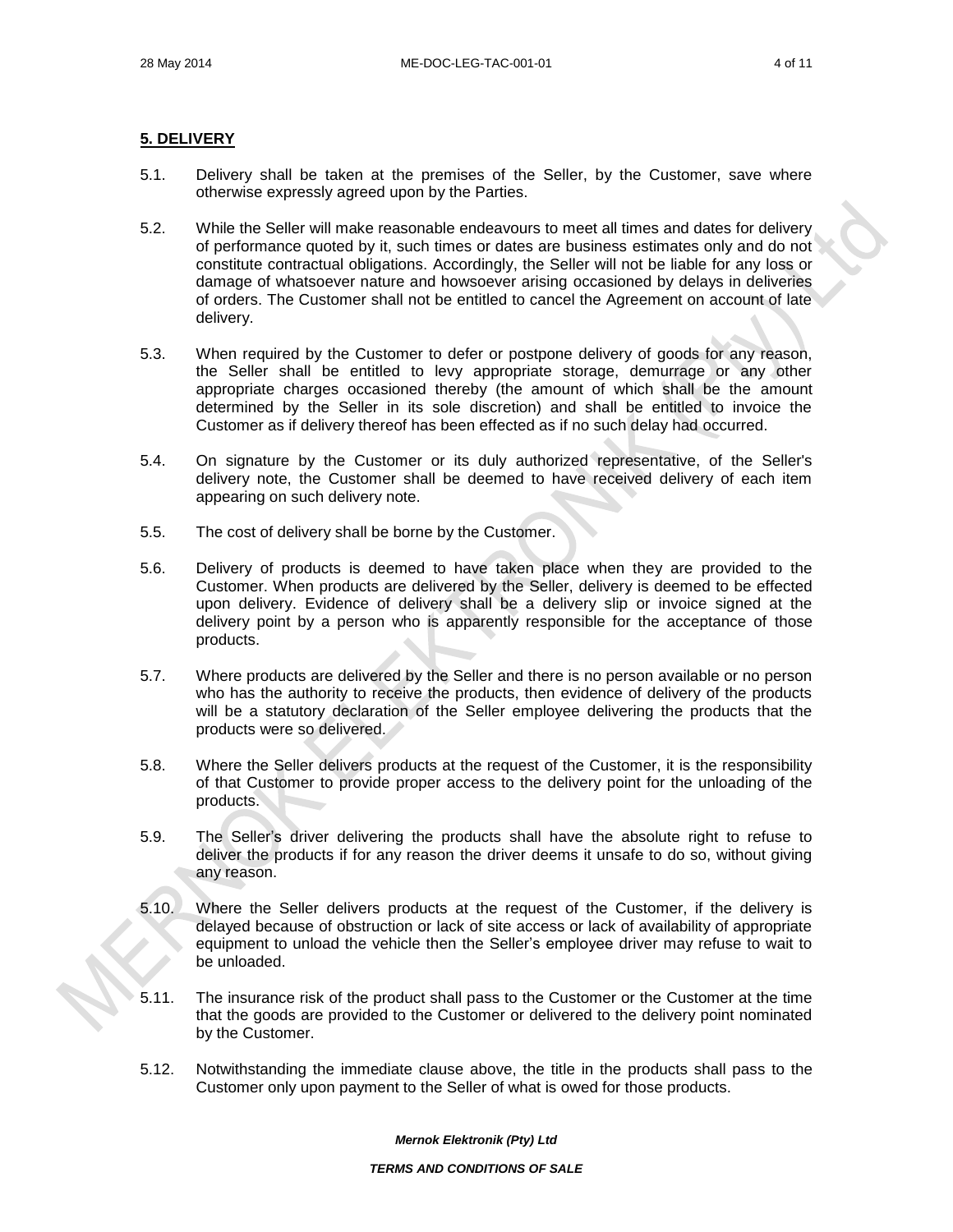#### **6. SET OFF**

In the event of the Seller or any associated Company becoming indebted to the Customer, the Seller may set off such indebtedness against any monies which may be or become owing by the Customer to the Seller.

#### **7. DEFAULT**

- 7.1. Should any amount payable by the Customer not be paid on due date or should the Customer otherwise breach or fail to comply with any term or condition of this Agreement, then the Seller shall, without prejudice to any claims accrued to it under this Agreement and to any other rights or remedies of the Seller, be entitled within the Seller absolute discretion to:
- 7.1.1. Suspend performance of the Seller obligations until such breach is rectified and/or all such monies have been paid; and/or
- 7.1.2. To recover possession of and remove any goods in respect of which ownership has not passed to the Customer. The Customer irrevocably authorises the Seller to enter its premises to repossess any goods delivered and indemnifies the Seller against any damages whatsoever suffered by it relating to the removal of the goods; and/or
- 7.1.3. To cancel this Agreement.
- 7.2. The Customer shall not be entitled to cancel this Agreement by virtue of any breach by the Seller unless such breach is a material term hereof and the Seller has failed to rectify such breach within 21 (twenty one) days after receiving written notice from the Customer requiring it to do so.
- 7.3. The Seller shall be entitled but not obliged to institute any proceedings against the Customer arising out of this Agreement in any Magistrates' Court having jurisdiction over the Customer, notwithstanding that the claim or the value of the matter in dispute may exceed the jurisdiction of the Magistrates' Court. The Customer shall be liable for all legal costs of the Seller, including costs on the scale as between attorney and own client, collection commission and tracing costs, which may be incurred by the Seller in this regard irrespective of whether or not court proceedings shall have been instituted.
- 7.4. A certificate signed by any director, manager or authorized representative by the Seller, showing the amount due and owing by the Customer to the Seller at any given time, shall be prima facie evidence of the amount due by the Customer and such certificate shall be sufficient for purposes of judgment, provisional sentence or other legal proceedings.
- 7.5. Any print out of computer evidence tendered by any party shall be admissible evidence and no party shall object to the admissibility of such evidence purely on grounds that such evidence is computer evidence.

#### **8. RETURN OF GOODS**

If, in the exercise of its discretion, the Seller shall agree at the request of the Customer to accept the return of any goods, which goods were correctly supplied by the Seller and are not faulty or subject to any claim, then the Seller shall be entitled without the necessity of any further Agreement to claim from the Customer a handling charge for the goods so returned.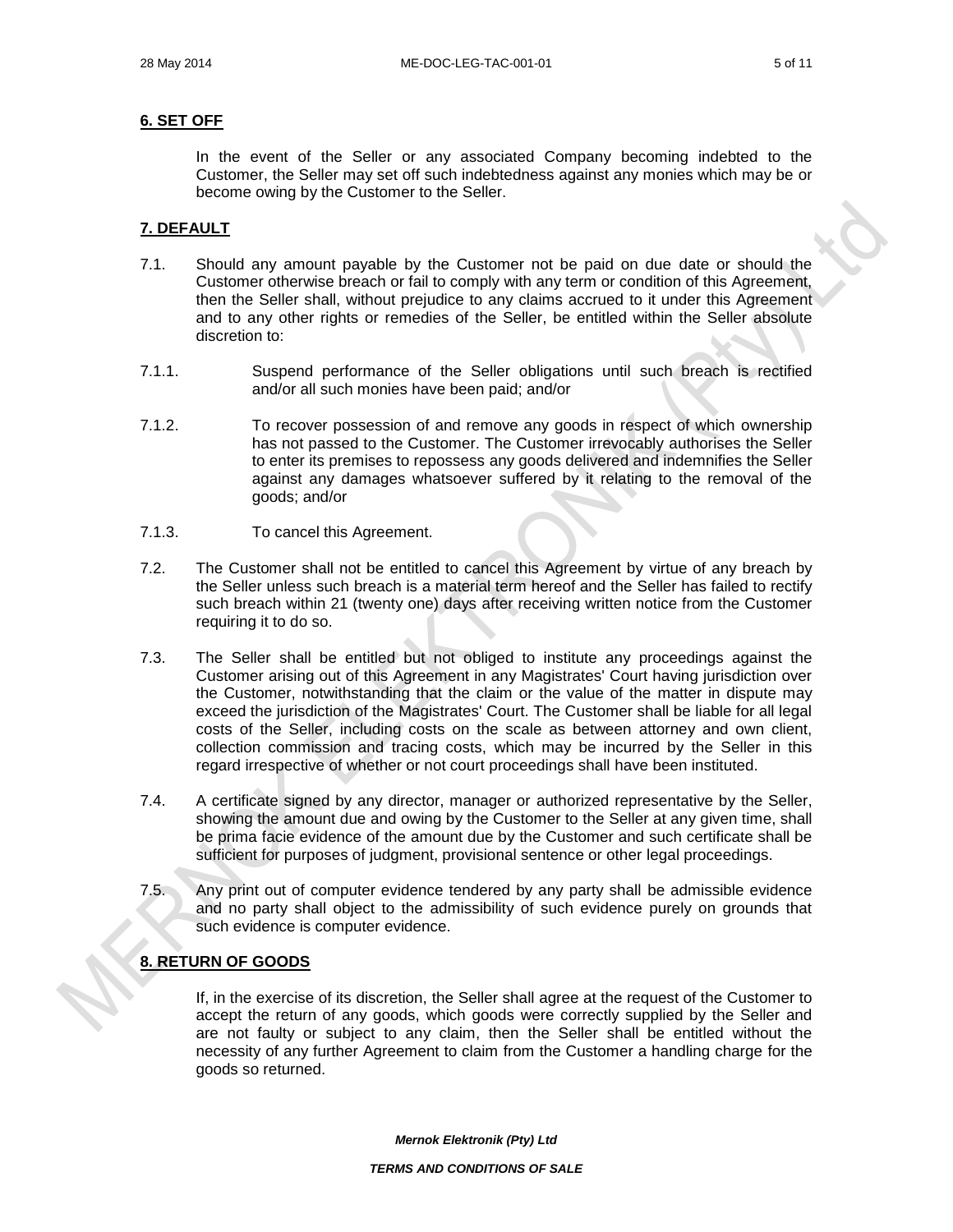When products have been returned for repair these will be assessed and a quotation will follow depending on the damage to the unit, the following categories apply and prices vary depending on the end product price. The value column is a typical pricing structure used to quote for repairs. An official order will be required to complete the repair.

| <b>Repair Type</b>         | <b>Description</b>                                 | Value            |
|----------------------------|----------------------------------------------------|------------------|
| <b>Strip and Quote Fee</b> | Strip and quote fee/No Repair required             | TBD <sup>*</sup> |
| <b>Minor Repair</b>        | Minor component replacement                        | 5%               |
| Minor/Moderate Repair      | Major component replacement                        | 10%              |
| Moderate Repair            | board replacement/Multiple board component failure | 20%              |
| Moderate/Major Repair      | 2 board replacement                                | 40%              |
| Major Repair               | 2 or more boards replacement/enclosure damage      | 60%              |
| Un-Serviceable             | Repair exceeds 60% of the unit cost                |                  |

*\* The minimum charge will depend on the complexity of assessing the repair*

# **9. APPLICABLE LAW**

The contract of sale to which this invoice relates is governed by the laws of South Africa.

## **10. SURETYSHIP**

The signatory hereto warrants that he/she is duly authorised to bind the Customer, and hereby do bind the Customer as surety for and principal debtor in solidum, for the due and punctual fulfilment and compliance by the Customer of all its obligations to the Seller in terms of this Agreement and hereby renounces the benefits of **excussion and division and all other legal benefits which may otherwise have been capable of being used as a defence to an action by the Seller against the Customer and the signatory hereby acknowledges and warrants that he/she is fully aware and acquainted with the effect of such renunciation and acknowledges warrants that he/she is duly authorised by the Customer that all admissions or acknowledgements of liability by and judgments against the Customer shall be binding on the Customer**. Any extensions of time, latitude or indulgences shown by the Seller to the Customer shall not affect the obligations of the signatory hereunder.

# **11. GENERAL**

- 11.1. The Seller, (but not the Customer) shall, at any time, in its sole discretion, be entitled to cede all or any of its rights in terms of this Agreement to any third party, without prior notice to the Customer.
- 11.2. The Customer nominates the address as reflected on the Application as its domicilium citandi et executandi for service upon it of all notice and processes whether in connection with any claim or any sum due to the Seller or otherwise.
- 11.3. The Customer undertakes to provide the Seller with written notice of any change in ownership of the Customer's business, within seven (7) days of such change or should the Customer be a company, of any share transaction where the majority shareholding is affected.
- 11.4. No variation or alteration of any of these terms and conditions shall be of any force or effect, unless reduced to writing and signed by both Parties thereto.

*Mernok Elektronik (Pty) Ltd*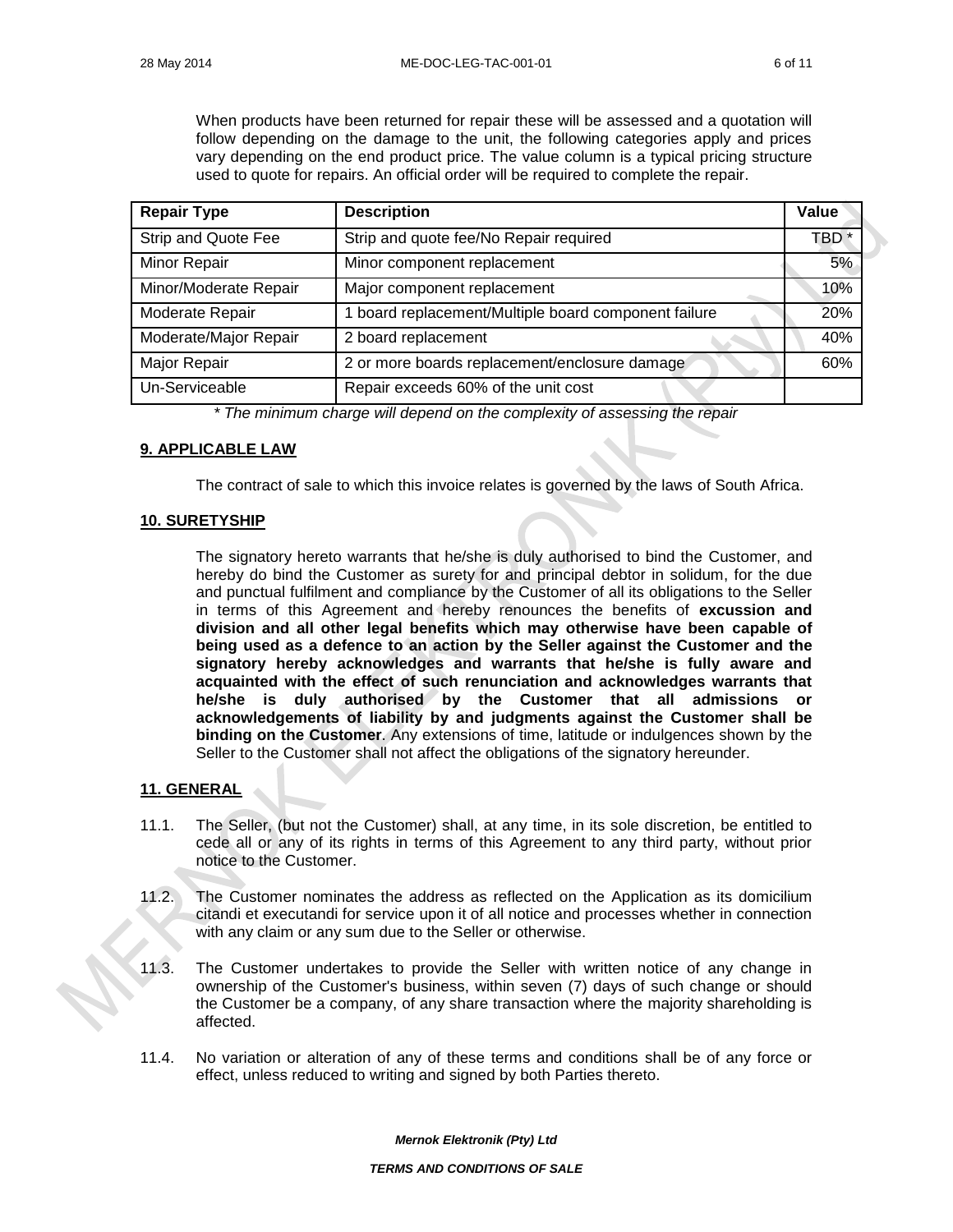- 11.5. No waiver or abandonment by the Seller of any of its rights in terms of this Agreement shall be binding on it unless such waiver or abandonment is in writing and signed by it.
- 11.6. No indulgence, extension of time, relaxation or latitude which the Seller may show, grant or allow to the Customer shall constitute a waiver by it of any of its rights, and the Seller shall not thereby be prejudiced or estopped from exercising any of its rights against the Customer which may have arisen in the past or which may arise in the future.
- 11.7. This Agreement contains the entire Agreement between the Parties and no party shall be bound by any undertakings, representations, warranties, promises, or the like not recorded herein.
- 11.8. Each clause with these terms and conditions of sales is severable, the one from the other, and if any one or more clauses are found to be invalid are found to be invalid or unenforceable, that clause(s) shall not effect the balance of these terms and conditions of sale which shall remain of full force and effect.
- 11.9. When the Seller provides products and in so doing provides products supplied by a manufacturer or distributor then any guarantee or warranty given by the Seller in respect of products or the use to which products may be put and/or the purpose for which products may be used, shall be in the exact same form as that given by the manufacturer or distributor to the Seller of those products to the Seller. The Customer must enquire of the manufacturer or the distributor as to the extent of the guarantee, warranty, use and/or purpose. The Customer will not make any claim against the Seller in relation to products, the use to which the products may be put or the purpose for which the products may be used that is in excess of that, that may be against the manufacturer or distributor of those products to the Seller.
- 11.10. Where the products are cut to the order of the Customer, the products may be charged for by the Seller). If the Seller is able to resell the products to another Customer then, whatever the Seller generates from that sale will be credited to the original Customer who ordered the goods, and no more. A handling fee of fifteen percent (15%) of the cost of the products may be charged by the Seller in reselling the product.
- 11.11. Where a Customer has requested advice from an employee of the Seller, that advice is given as an indication only to the Customer as to what product may be used for by the Customer and for what purpose. The Customer must enquire of the manufacturer and/or the distributor of the product in order to establish the product's specification to be satisfied that the product satisfies the requirements of the Customer in what it is that the Customer wants to do with the product.
- 11.12. The Customer must not and never rely upon any information, advice our counsel provided by an employee of the Seller in relation to the structural efficacy or otherwise of any product sold by the Seller for any purpose of a structural nature. The Customer must obtain the specialized services of a civil engineer in dealing with all structural issues and must not and never rely upon the Seller employees to provide that level of advice. Any advice provided by a the Seller employee in respect of the use of structural products is indicative only and the Customer should obtain independent advice by a properly qualified person including that of a civil engineer in respect of all issues related to structural matters.
- 11.13. When developing a system the time and cost is estimated and may vary up to 20% in either direction, a complete design record is kept and available on request. All designs bought from Mernok Elektronik are in complete confidentially and no information relating to the clients specific design or product will be divulged to any  $3<sup>rd</sup>$  parties.

*Mernok Elektronik (Pty) Ltd*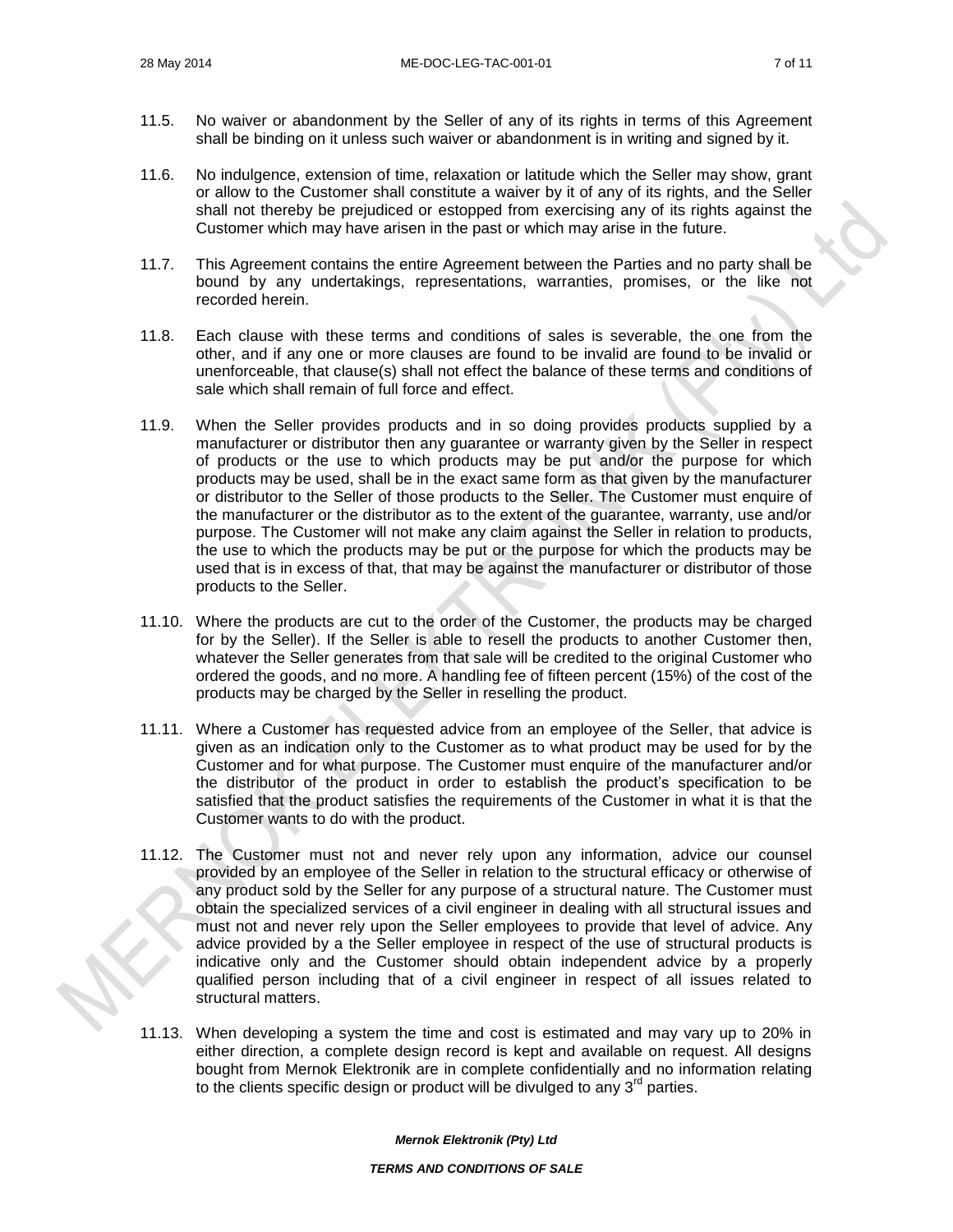## **12. NAME CHANGE**

- 12.1. In the event of the identity of the Customer at any time changing or in the event of the Customer being a Close Corporation converting to a Company, the Customer will be obliged to give 14 days notice of such change to the Seller by registered post.
- 12.2. Any amount outstanding at the time notice is given shall forthwith become due and payable by the Customer to the Seller.

## **13. RISK AND OWNERSHIP**

- 13.1. All risks in respect of the goods shall pass to the Customer upon delivery thereof in terms of clause 5.
- 13.2. Notwithstanding delivery of any goods to the Customer, ownership thereof shall remain vested in the Seller until such goods have been fully paid for.
- 13.3. Should the customer bring the goods sold back to the Seller for any upgrade in software of for any check up or for any reason whatsoever, all risks in respect of the goods shall be borne by the Customer. Should the goods need to be stored in the Seller's warehouse, the Customer will have to sign a waiver of liability against the Seller should anything happen to those goods.
- 13.4. The Seller shall, in its sole discretion, be entitled to take possession of and remove from the Customer's premises or from any premises at which the goods are located any such goods which have not been paid for and in respect of which payment is overdue.
- 13.4. Should the Customer at any time be sequestrated or liquidated (whichever is applicable), whether provisionally or finally, any goods delivered by the Seller to the Customer and in respect of which payment has not been made at the date of winding up or sequestration (whether payment in respect thereof be due or not) shall immediately be returned to and recoverable by the Seller and the Agreement pursuant to which such goods were sold shall be deemed to have been cancelled in respect of the goods so returned or recovered.

# **14. LIMITED LIABILITY**

- 14.1. The Seller will supply sufficient information to the Customer about the products and designs. The Seller is "A manufacturer" of goods which by their very nature are capable of causing harm and the Seller will not be held liable for the harm which they obviously will cause if not used or handled correctly by the Customer.
- 14.2. If a product is inherently safe and used in accordance with the Seller's instruction but is abused by the end user, the Seller shall not be liable for any loss or damage of any kind.
- 14.3. It is agreed by the parties that the Seller has complied with section 21 of the Mine Health and Safety Act 29 of 1996 and section 10 of the Occupational Health and Safety Act, in that:
- 14.3.1 The seller has either designed, manufactured, repaired, imported or supplied any article for use at a mine and has ensured, as far as reasonably practicable that the article is safe and without risk to health and safety when used properly; and that it complies with all the requirements of the Acts mentioned above.
- 14.3.2 The seller has either erected or installed any article for use at a mine and has ensured, as far as reasonably practicable, that nothing about the manner in

#### *Mernok Elektronik (Pty) Ltd*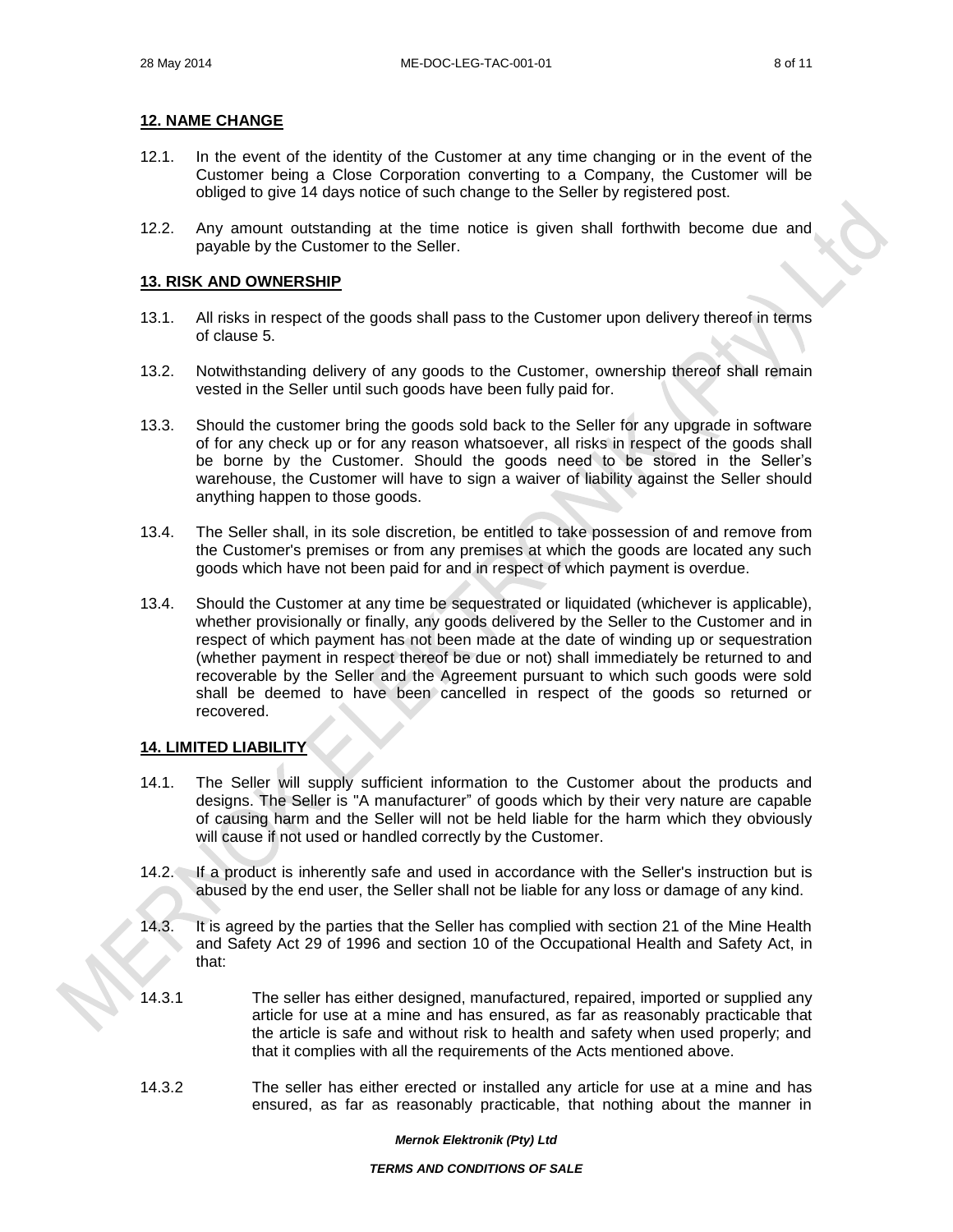which it is erected or installed makes it unsafe or creates a risk to health and safety when used properly,. or

- 14.3.3 The seller has designed, manufactured, erected or installed any article for use at a mine and has ensured, as far as reasonably practicable, that ergonomic principles are considered and implemented during design, manufacture, erection or installation.
- 14.4. The Seller bears such a duty as mentioned in clause 14.3 and the Customer agrees to relieve the Seller of that duty to the extent that is reasonable in the circumstances, if the Seller designed, manufactured, repaired, imported or supplied an article for the Customer.
- 14.4.1. The Customer shall relieve the Seller of such a duty by providing the Seller with a written undertaking to take specified steps sufficient to ensure, as far as reasonably practicable, that the article will be safe and without risk to health and safety when used properly and that it complies with all prescribed requirements
- 14.5. The Customer agrees to undertakes in writing to take specified steps to ensure, as far as is reasonably practicable, that the goods will comply with all prescribed requirements and will be safe and without risks to health when properly used, the undertaking shall have the effect of relieving the Seller from the duty imposed upon him by section 10 of the Occupational Health and Safety Act to such extent as may be reasonable having regard to the terms of the undertaking.
- 14.6. It is the Customer's duty to draft and establish a system, in conjunction with the buying department and the training department at the mine or at the Customer's place of employment, to ensure that employees are trained on the "proper use' instructions and the hazards and risks of the goods in question.
- 14.7. The Seller's liability with respect to any claim by the Customer or any third party arising out of or in any way relating to any goods sold by Seller to the Customer (including, but not limited to, such goods sale, use or transportation) will be limited solely to the cost of such goods and any claim must be made with Seller within 60 days after the delivery of such product or such later period as may be set out in the warranty, if any, provided by the Seller in its literature shipped with such product. THE SELLER AND ITS SHAREHOLDERS, DIRECTORS, OFFICERS, EMPLOYEES AND AGENTS (COLLECTIVELY THE "SELLER PARTIES") WILL NOT BE LIABLE TO THE CUSTOMER OR TO ANY THIRD PARTY FOR ANY CONSEQUENTIAL, INCIDENTAL, SPECIAL OR INDIRECT DAMAGES, LOST PROFITS OR OTHER LOSSES OF THE CUSTOMER OR ANY THIRD PARTY ARISING OUT OF OR IN ANY WAY RELATING TO THE SALE, USE OR TRANSPORTATION OF ANY GOODS.

# **15. CONFIDENTIAL INFORMATION.**

#### NON-DISCLOSURE:

15.1. The main contractual relationship between the Customer and Seller being that upon request the Seller will provide the Customer with quotations for the Customer's business, each party has, as a consequence of this relationship, considerable knowledge ("Confidential Information") of the internal affairs of the other and of that of the other's principals and agents. In particular each has access to trade secrets, business know-how and plans, intellectual property (including: information, technical data, processes, research, formulations, diagrams and sketches and software), contracts, projects,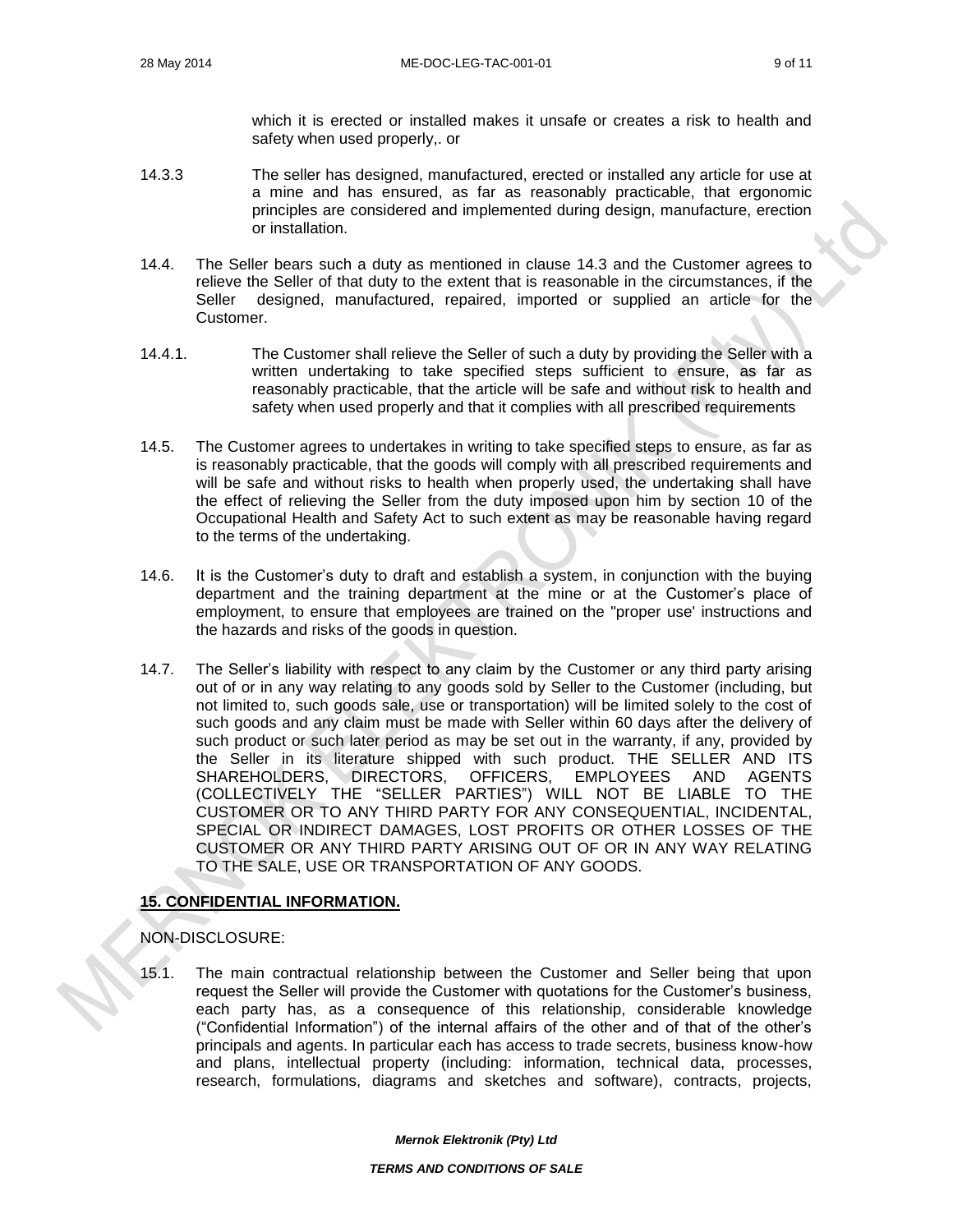strategies, financial information, records and forecasts, and marketing and implementation plans.

15.2. "Restricted Information" means all Technical Information and other information whether in Writing or oral, which is communicated to the Customer together with that part of the Documentation which at the time of submission by the Seller, is notified in Writing to the Customer as not being for publication. Restricted Information shall exclude that which is already known to the recipient thereof and in respect of which the recipient has a free right of disposal at the date of receipt, or which is already public knowledge at the date of receipt by the recipient, or which becomes public knowledge thereafter otherwise than through default on the part of the recipient, his directors, agents or employees, or which the recipient obtains from any third party with good legal title thereto and free right of disposal thereof.

#### 15.3. The Confidentiality Agreement

Consequently, the parties, each now wishing to protect his Confidential Information, agree that:

- 15.3.1. The Customer and the Seller bind themselves to mutual confidentiality: neither party gaining Confidential Information from the other may divulge that information, either personally or through proxy or agency, to any outside party without the explicit written consent of the party supplying the information.
- 15.3.2. Neither the Customer nor the Seller nor their proxies or agents may benefit in any dealings with outside parties from Confidential Information without the explicit written consent of the party supplying that information.
- 15.3.3. The Customer shall not, without the previous consent in Writing of the Seller, cause or permit any of its agents, representatives or employees to use any Restricted Information received by the Customer specifically with regards for the design, construction, operation, maintenance or replacement of any of the goods sold.
- 15.4. The Seller's technical, trade secret, proprietary or similar information disclosed by Seller to the Customer or its officers, employees, agents or other representatives and all copies thereof are the sole and exclusive property of the Seller.
- 15.4.1. Such disclosure does not grant to the Customer or its Representatives any right, title or interest of any kind in any Confidential Information.
- 15.5. Upon the Seller's request, the Customer will promptly return to the Seller all Confidential Information in the possession of the Customer or any of its Representatives.
- 15.6. The Customer will be responsible for any breach of this covenant by the Customer or any of its Representatives.
- 15.7. The Customer hereby agrees to sign a Non-Circumvention and Non-Disclosure Agreement should the Seller find it necessary for the Customer to do so.
- 15.8. Proxies and agents of either party are deemed to be aware of the terms of this Agreement, and contravention by any proxy or agent will be deemed contravention by the relevant party.
- 15.9. This Agreement will be binding for five (5) years from the date of acceptance.

#### *Mernok Elektronik (Pty) Ltd*